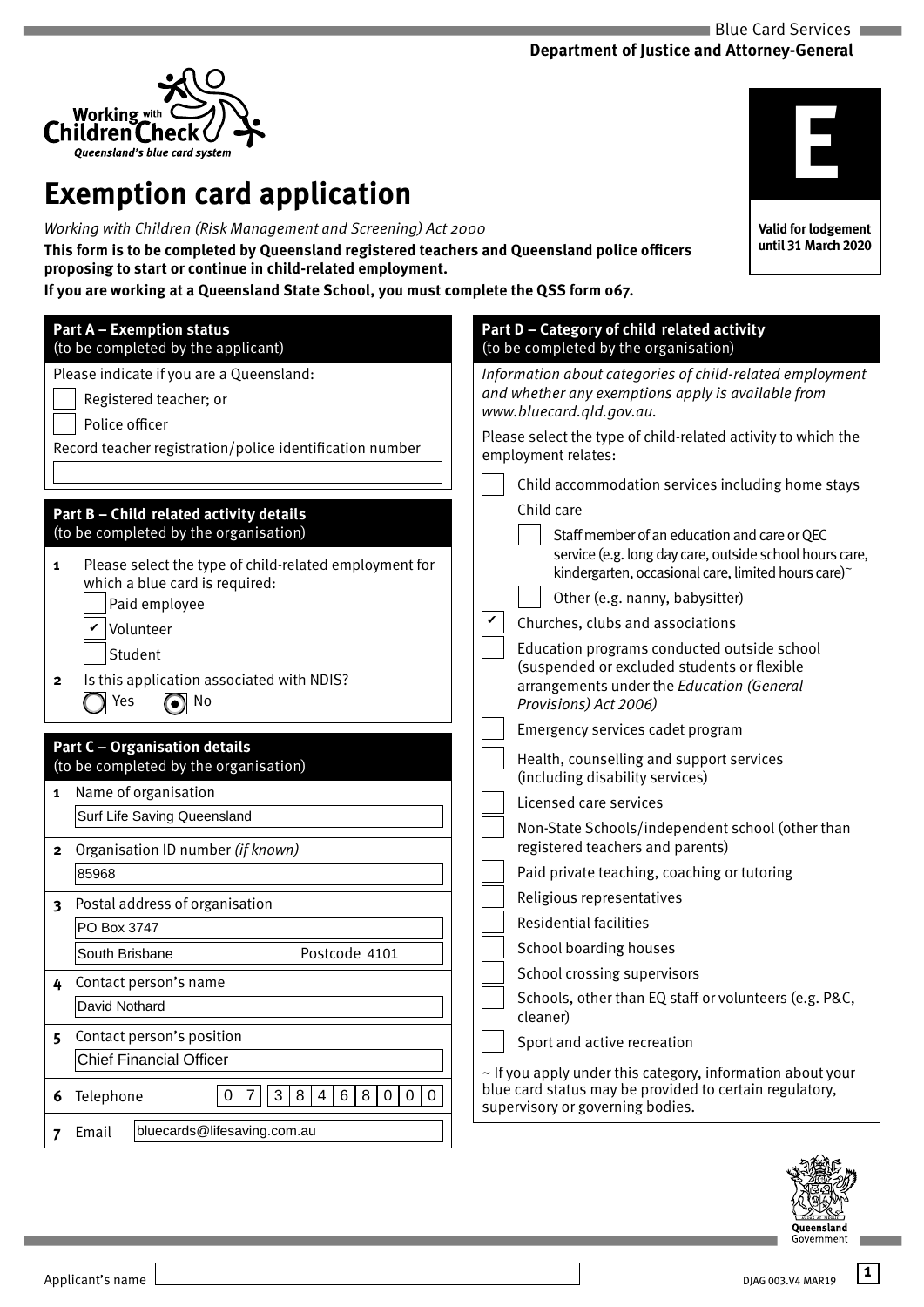|                         | Part E - Applicant's details (to be completed by the applicant)                                     |                                                                                                                           |
|-------------------------|-----------------------------------------------------------------------------------------------------|---------------------------------------------------------------------------------------------------------------------------|
| 1                       | Mr<br>Miss<br>Ms<br>Mrs<br>Title                                                                    | 12 Previous blue/exemption card number (if applicable):                                                                   |
|                         | Other                                                                                               |                                                                                                                           |
| $\overline{\mathbf{2}}$ | Full legal name                                                                                     | 13 Are you, or have you ever been a: (please tick)                                                                        |
|                         | <b>Family name</b>                                                                                  | Foster or kinship carer                                                                                                   |
|                         | First name                                                                                          | Health practitioner                                                                                                       |
|                         | Middle name                                                                                         | Operator/supervisor/carer of a child care                                                                                 |
|                         | No middle name (please tick)                                                                        | or education service                                                                                                      |
| $\overline{\mathbf{3}}$ | Do you have a previous name, or have you been known                                                 | Teacher                                                                                                                   |
|                         | by any other name?                                                                                  | 14 Applicant's declaration                                                                                                |
|                         | (record details below)<br>Yes<br>No                                                                 | I declare that:                                                                                                           |
|                         | It does not matter how long ago you used the name                                                   | • I am the applicant named in this form and have not<br>omitted any names or aliases that I use or have used              |
|                         | or how long the name was used for e.g.                                                              | in the past;                                                                                                              |
|                         | • birth name • name before marriage • married name<br>• change by certificate • adoption<br>· alias | • the information and identification documents provided                                                                   |
|                         | • changed order of name                                                                             | by me for this application are true and correct and I<br>understand it is an offence to provide a false or misleading     |
|                         | <b>Family name</b>                                                                                  | statement or document;                                                                                                    |
|                         | First name                                                                                          | • I consent to information from any police, court,                                                                        |
|                         | Middle name                                                                                         | prosecuting authority or other authorised agency being<br>obtained and for the police, courts, prosecuting authority      |
|                         | If you require more space, please tick this box                                                     | or other authorised agency to disclose any information                                                                    |
|                         | and attach a separate list.                                                                         | for the purposes of assessing my eligibility to work with                                                                 |
| 4                       | Gender                                                                                              | children including ongoing checks while my application/<br>exemption card remains current;                                |
|                         |                                                                                                     | . I understand that the information obtained includes                                                                     |
| 5                       | Date of birth<br>M<br>D.<br>M<br>$\vee$                                                             | but is not limited to details of convictions <sup>^</sup> and pending<br>or non-conviction charges* or information on the |
| 6                       | Place of birth                                                                                      | circumstances relating to offences committed or allegedly                                                                 |
|                         | Town/City                                                                                           | committed by me, regardless of when and where the                                                                         |
|                         | State/Territory                                                                                     | offence or alleged offence occurred;<br>I am a registered teacher or police officer proposing                             |
|                         | Country                                                                                             | to start or continue in regulated employment and                                                                          |
| $\overline{7}$          | Current postal address (within Australia)                                                           | am not entitled to an exemption on the basis of that                                                                      |
|                         |                                                                                                     | regulated employment; and<br>. I understand and will comply with my blue card                                             |
|                         |                                                                                                     | obligations including that I must notify Blue Card Services                                                               |
|                         | Postcode                                                                                            | within 14 days if I change my name, contact details, or my                                                                |
| 8                       | Current residential address (if different to above)                                                 | child-related employment ends.                                                                                            |
|                         |                                                                                                     | Sign inside the box.                                                                                                      |
|                         |                                                                                                     | Please do not touch or go outside the lines.                                                                              |
|                         | Postcode                                                                                            |                                                                                                                           |
|                         | Telephone number                                                                                    |                                                                                                                           |
| 9                       | Daytime                                                                                             |                                                                                                                           |
|                         | Mobile                                                                                              |                                                                                                                           |
|                         |                                                                                                     | Date of signature                                                                                                         |
|                         | 10 Email                                                                                            | D<br>D<br>M<br>M<br>Y<br>Y                                                                                                |
|                         |                                                                                                     |                                                                                                                           |
|                         | 11 Do you identify as? (if applicable)                                                              |                                                                                                                           |
|                         | Aboriginal<br><b>Torres Strait Islander</b>                                                         |                                                                                                                           |
|                         | Aboriginal and Torres Strait Islander                                                               |                                                                                                                           |
|                         | Prefer not to state                                                                                 |                                                                                                                           |

**2**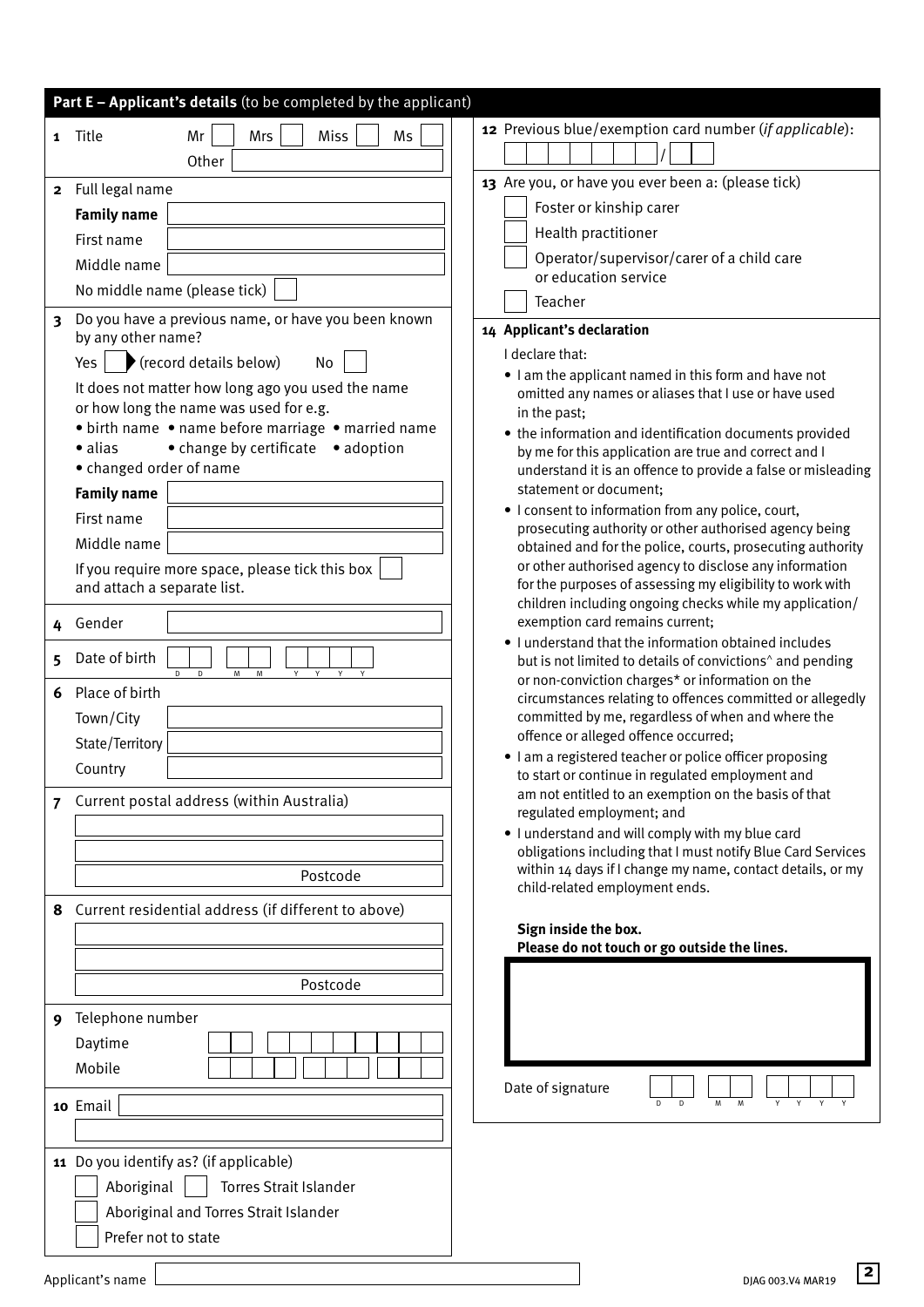| <b>Part F - Proof of identity</b> (to be completed by the organisation) |  |  |  |  |
|-------------------------------------------------------------------------|--|--|--|--|
|-------------------------------------------------------------------------|--|--|--|--|

The organisation must check **two current, original** identification documents from the applicant which collectively show the **applicant's full name, date of birth and signature**. The applicant's details on their identification documents must match the details provided in Part E.

One of the following combinations must be used: **EITHER** 



If one of the valid identification combinations above cannot be provided, complete and attach a *'Request to consider alternative identification'* form.

If the applicant resides more than 50km from the organisation or has a disability which affects their mobility, complete and submit a *'Confirmation of identity'* form.

| Please indicate which identification documents have been sighted by placing a $\boxtimes$ in the box.                                                                                       |                                                                                                                                                                                                                                                                                                                                                                 |  |  |  |  |
|---------------------------------------------------------------------------------------------------------------------------------------------------------------------------------------------|-----------------------------------------------------------------------------------------------------------------------------------------------------------------------------------------------------------------------------------------------------------------------------------------------------------------------------------------------------------------|--|--|--|--|
| LIST <sub>1</sub><br><b>SIGNATURE DOCUMENT</b>                                                                                                                                              | LIST <sub>2</sub><br><b>SIGNATURE DOCUMENT</b>                                                                                                                                                                                                                                                                                                                  |  |  |  |  |
| Driver licence/learner permit/proof of age/photo<br>identification card<br>Licence/reference No:<br>Issued in the state of:<br>Australian Passport (current or expired in the last 2 years) | Pension Concession card/Department of Veterans' Affairs<br>Entitlement card/Seniors Health card/Health care card/<br>any other current financial entitlement card issued by<br>Department of Human Services.<br>Credit card or bank card (do not attach copy)<br>Positive Notice Blue or Exemption card                                                         |  |  |  |  |
| <b>NON-SIGNATURE DOCUMENT</b><br>Birth certificate (or extract)<br>Proof of Australian citizenship or permanent residency                                                                   | Student identification card issued by an education<br>institution (with photo and signature)<br>Queensland Gaming Machine Licence                                                                                                                                                                                                                               |  |  |  |  |
| Overseas Passport (current)<br><b>Country of issue:</b>                                                                                                                                     | <b>NON-SIGNATURE DOCUMENT</b><br>Medicare card<br>Queensland crowd controller/private investigator/<br>security officer licence<br>Passbook or account statement issued by a financial<br>institution dated in the last 6 months<br>Australian taxation assessment notice dated in the<br>last 6 months<br>Queensland Licence issued under the Weapons Act 1990 |  |  |  |  |
| If possible, please attach a photocopy of the documents sighted for verification purposes (excluding credit or bank cards).                                                                 |                                                                                                                                                                                                                                                                                                                                                                 |  |  |  |  |

### **Part G – Organisation declaration** (to be completed by the organisation)

**IMPORTANT NOTE: This section must be completed by the organisation's representative irrespective of whether or not the organisation can sight the identification documents.** 

I declare that:

- I understand that it is an offence to provide a false or misleading statement or document;
- I am authorised to submit this application on behalf of the organisation;
- the applicant is proposing to start or continue in regulated employment and an exemption does not apply; and
- I have either:
	- $\circ$  checked the details provided in this form and confirmed they match those on the identification documents sighted; or
	- delegated this responsibility to a prescribed person and have attached the '*Confirmation of identity*' form.

| Signature of representative |              |        |  |  |
|-----------------------------|--------------|--------|--|--|
| Date of signature           |              |        |  |  |
|                             | <sup>n</sup> | M<br>м |  |  |

Name of representative

Position of representative